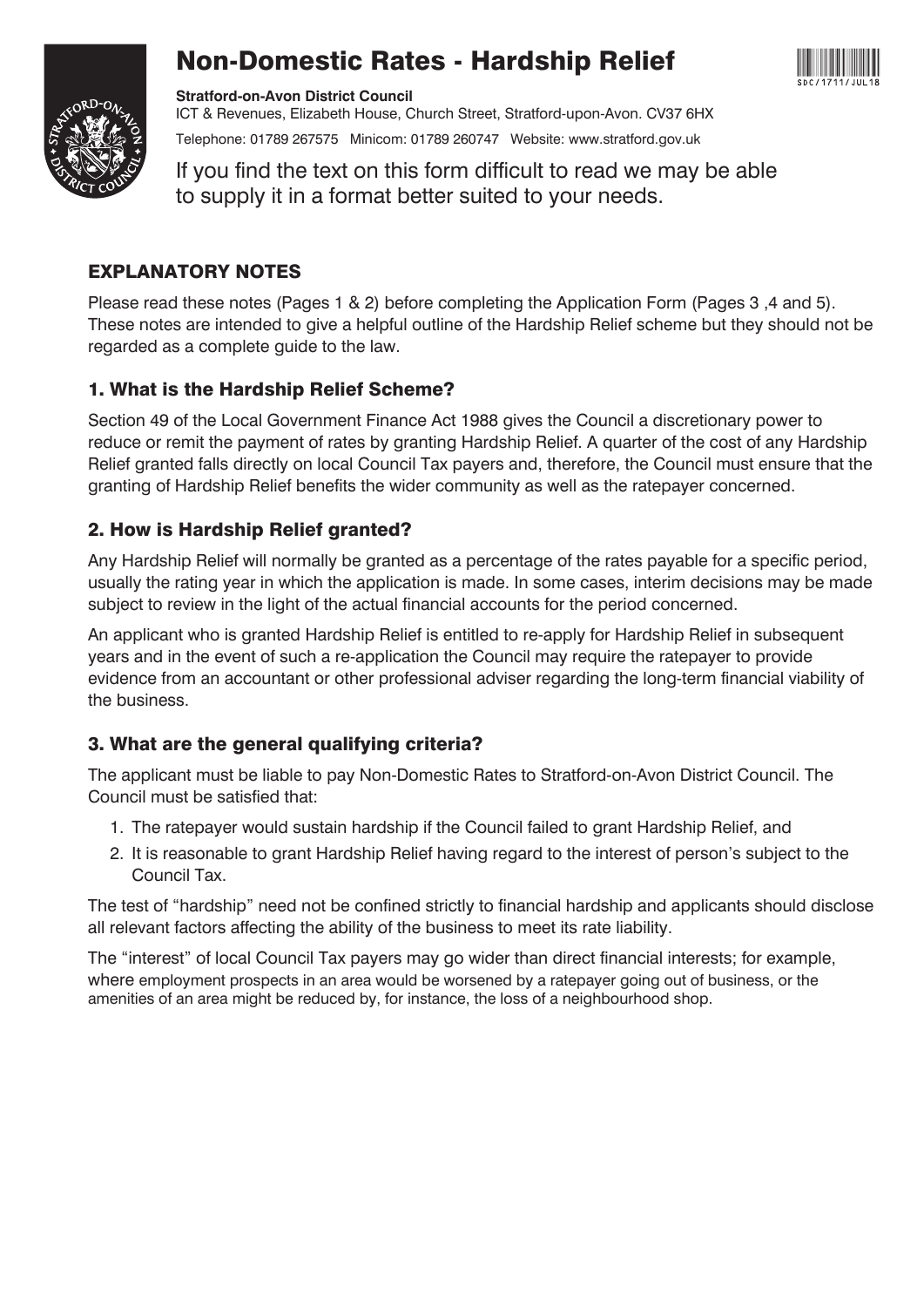## 4. Which ratepayers are most likely to qualify?

Whilst the Council can consider an application for Hardship Relief from any ratepayer who satisfies the qualifying criteria, applications are particularly welcome from ratepayers in respect of the following categories of properties:

- Village Shops
- Starter Units
- Small specialists shops unique to an area
- New ventures filling gaps in the market
- Areas facing a decline in trade
- Neighbourhood shopping parades

The above list is for guidance only and is not conclusive. Hardship Relief should not be regarded as automatic under any circumstances.

It is unlikely that Hardship Relief would be granted in respect of an empty property or where there is little expectation of economic survival.

Businesses which are situated in a Rural Settlement may qualify for Rural Rate Relief (for which a separate application form is available). Such businesses may be required to apply for Rural Rate Relief before an application for Hardship Relief can be considered.

Small Businesses occupying only one non-domestic property in England may qualify for Small Business Rate Relief (for which a separate application form is available). Such businesses may be required to apply for Small Business Rate Relief before an application for Hardship Relief can be considered.

#### 5. What are the application requirements?

The following information will be required in support of applications for Hardship Relief:-

- 1. Completed Application Form
- 2. Past two years audited accounts or, in the case of a new business, an estimate of annual income and expenditure.
- 3. Cash flow forecast for a minimum of the next twelve months.
- 4. Any other information that may be appropriate in support of your application.

#### 6. How are applications for Hardship Relief determined?

Each application for Hardship Relief is considered on its merits in accordance with Government guidelines.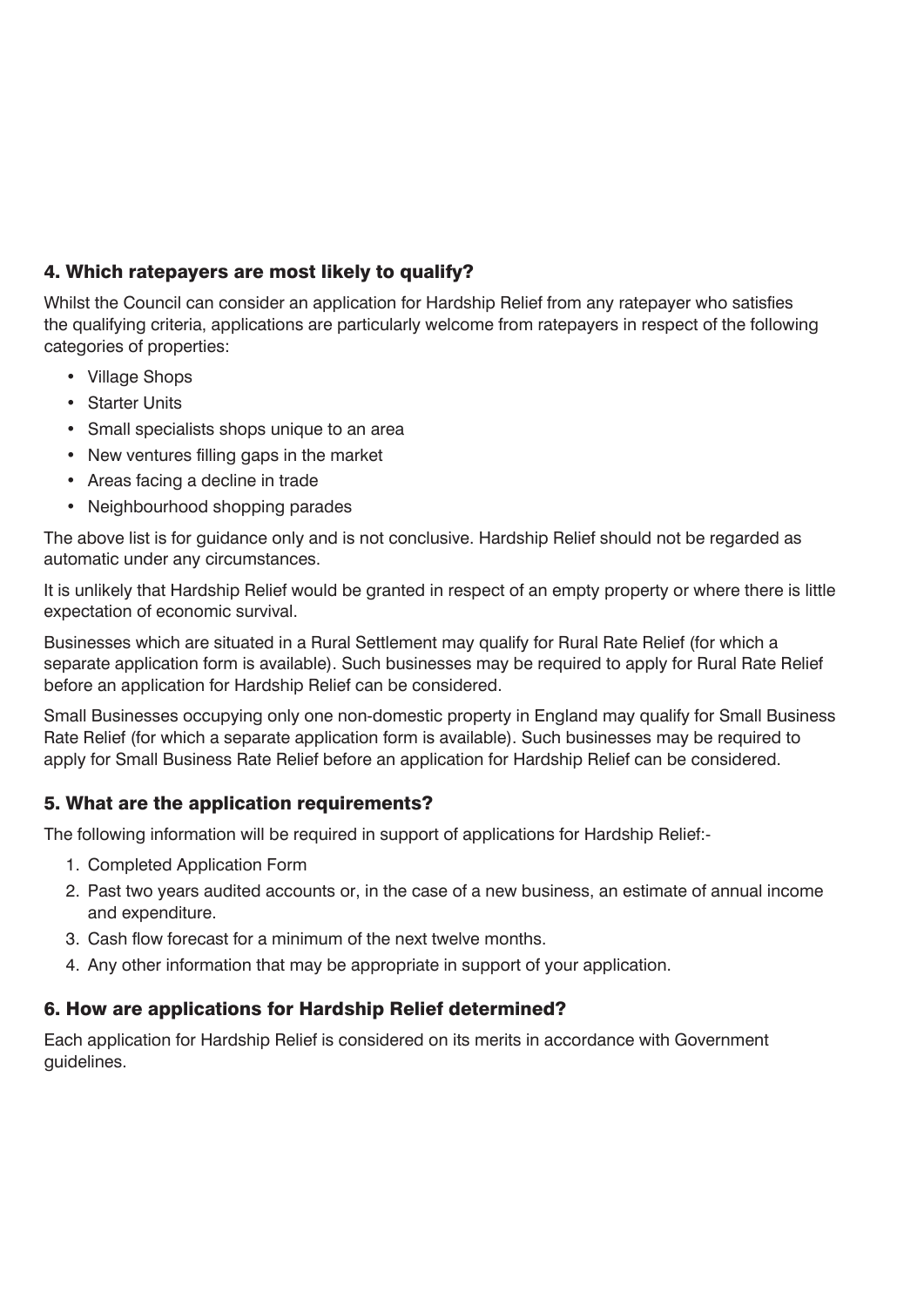

# Non-Domestic Rates - Hardship Relief



**Stratford-on-Avon District Council** ICT & Revenues, Elizabeth House, Church Street, Stratford-upon-Avon. CV37 6HX Telephone: 01789 267575 Minicom: 01789 260747 Website: www.stratford.gov.uk

If you find the text on this form difficult to read we may be able to supply it in a format better suited to your needs.

### PRIVACY STATEMENT

We will use your personal data to assess and administer your Non Domestic Rates.

We may share your information with other departments in the substantial public interest and in the exercise of our official authority. Your data will be held in accordance with our Retention and Destruction Policy. For further information, or to access your information rights, please visit www.stratford.gov.uk/ privacy or write to our Data Protection Officer at our Elizabeth House address or email data.protection@ stratford-dc.gov.uk or call 01789 267575.

## APPLICATION FORM

Section 49 of the Local Government Finance Act 1988 gives the Council a discretionary power to reduce or remit the payment of rates by granting Hardship Relief. A quarter of the cost of any Hardship Relief granted falls directly on local Council Tax payers and, therefore, the Council must ensure that the granting of Hardship Relief benefits the wider community as well as the ratepayer concerned.

| Address of property for which relief is required | <b>Property Reference</b> |  |
|--------------------------------------------------|---------------------------|--|
|                                                  |                           |  |
|                                                  | <b>Account Reference</b>  |  |
|                                                  |                           |  |

What service does your business provide and what area does it serve?

What benefits does your business provides to the local community?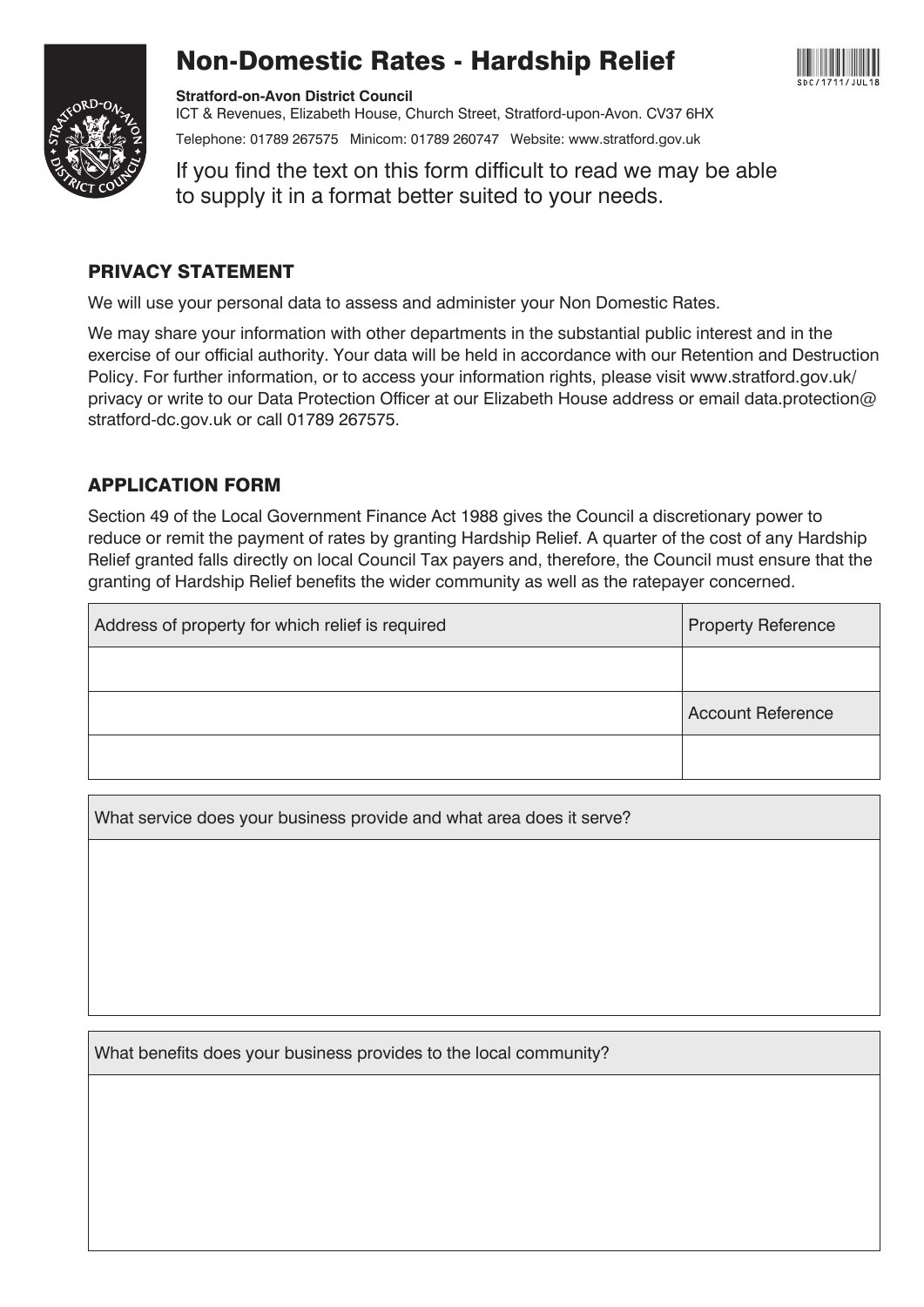|  |  |  | How many staff do you employ, excluding yourself and any other joints owners? |
|--|--|--|-------------------------------------------------------------------------------|
|  |  |  |                                                                               |
|  |  |  |                                                                               |

Full-Time Part-Time

What factors have led to the business suffering hardship?

What steps or actions have you taken to improve situation?

How long are you requesting relief for?

What outcomes do expect to achieve if relief is awarded?